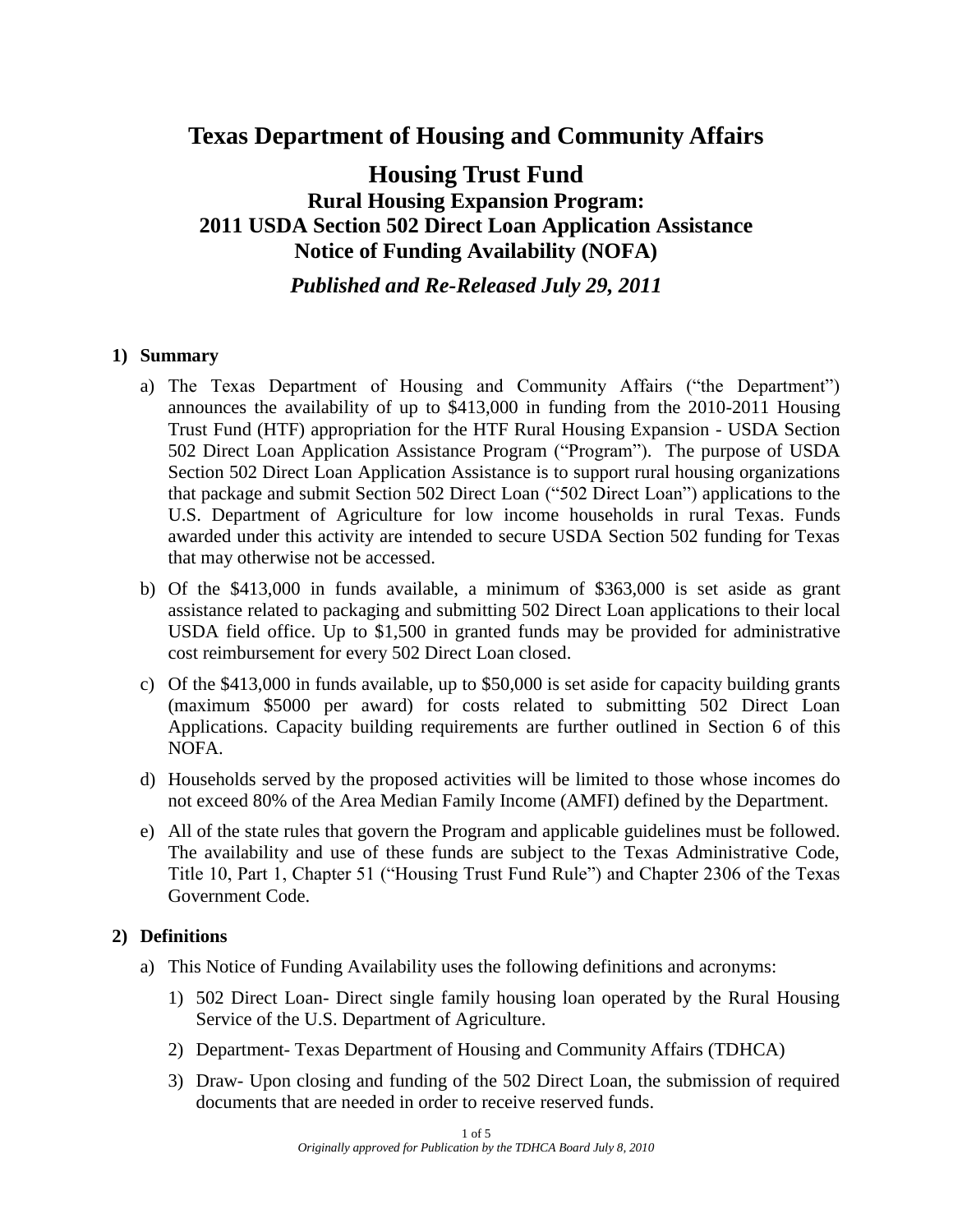- 4) Contract System- the Department's online contract system, which will be used to submit documentation needed to reserve and receive funds using the funding reservation process. The contract system is also utilized to provide notes and status of all submissions.
- 5) HTF- Housing Trust Fund
- 6) Participant- An eligible entity as further outlined in this NOFA that has applied or will apply for access to the 502 Direct Loan funding Reservation System through the Housing Trust Fund at the Texas Department of Housing and Community Affairs (TDHCA). Entities that have been granted access to the Reservation System are also included in this definition.
- 7) Program- Housing Trust Fund USDA Section 502 Direct Loan Application Assistance Program as outlined in this NOFA.
- 8) Reservation System- Funding reservation system (through the Department's online contract system) that Program Participants will utilize to reserve and draw of funds for the purposes specified in this NOFA.
- 9) Setup- The submission of required documents to the funding Reservation System in order to reserve funds.
- 10) USDA- United States Department of Agriculture.
- b) Additional definitions are provided in the Housing Trust Fund Rule and Chapter 2306 of the Texas Government Code.

# **3) Participant Access to the Reservation System**

- a) The Department will begin accepting reservations to access the funding Reservation System on an ongoing basis during regular business days until 5:00 pm Central Standard Time (CST) on **Friday, August 31, 2012** or until funds are no longer available, whichever is earlier. This NOFA is not subject to the Regional Allocation Formula because funds were regionally allocated during the previous release of this NOFA on September 30, 2010.
- b) Eligible Participants are rural municipalities and rural counties, Nonprofit Organizations that serve rural communities, or consortia of several such entities. Approved Participants must package and submit 502 Direct Loans in areas eligible for funding by USDA.
- c) Organizations interested in applying to administer the Program must complete the Reservation System Access Application, which may be downloaded from the Department's website at [http://www.tdhca.state.tx.us/htf/nofa.htm.](http://www.tdhca.state.tx.us/htf/nofa.htm) Upon approval, a Reservation System Access Agreement must be executed in order to participate in the Reservation System.
- d) A Participant is ineligible to access the Reservation System until any past due audit has been submitted to the Department in a satisfactory format with no unresolved findings.
- e) In order to access the reservation system, all required materials must be submitted in accordance with the guidelines of this NOFA and the application.

Submission Delivery Address: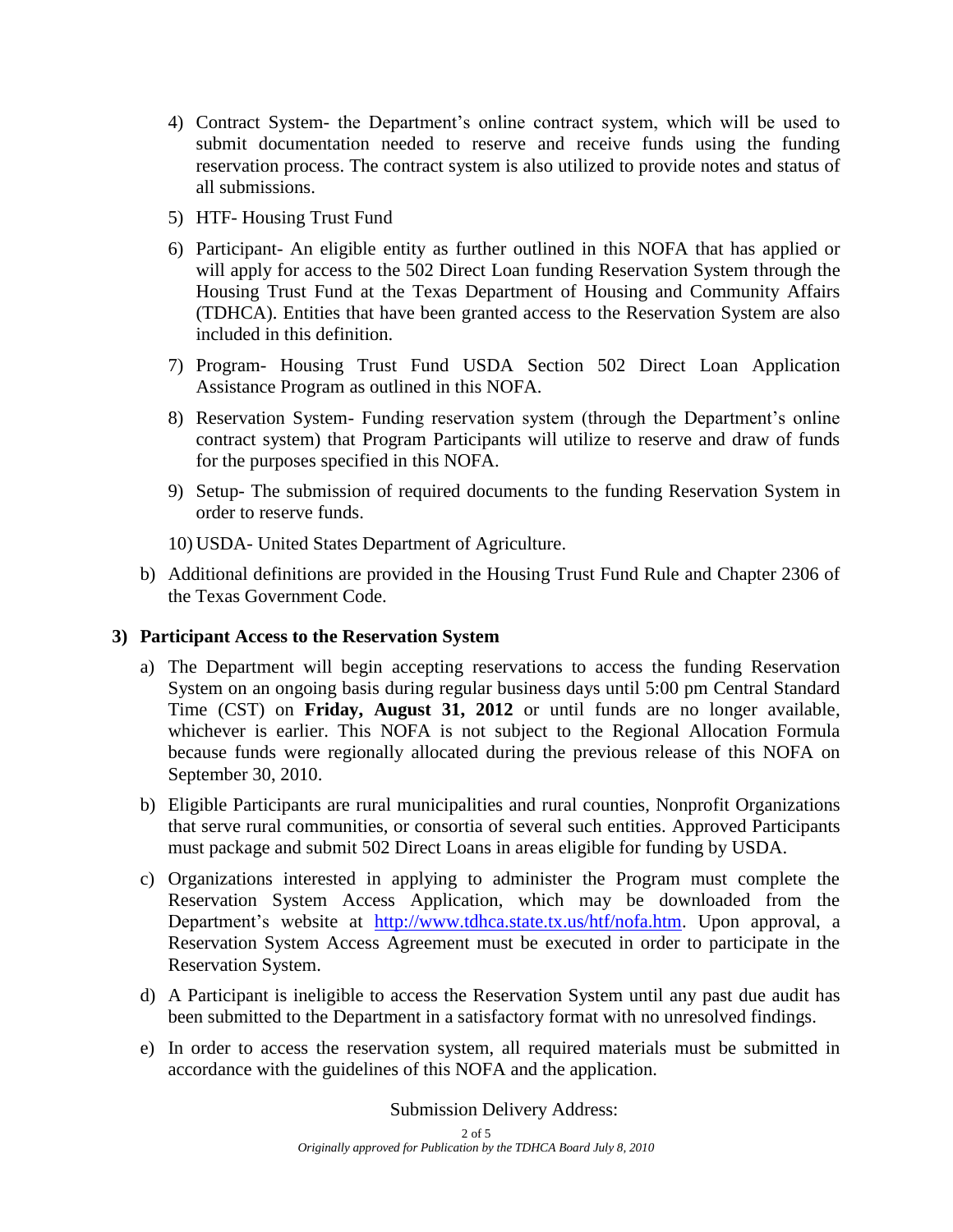| Hand delivery or overnight delivery | <b>U.S. Postal Service delivery</b> |
|-------------------------------------|-------------------------------------|
| Texas Department of Housing $\&$    | Texas Department of Housing &       |
| <b>Community Affairs</b>            | <b>Community Affairs</b>            |
| Housing Trust Fund Division         | Housing Trust Fund Division         |
| 221 East 11 <sup>th</sup> Street    | Post Office Box 13941               |
| Austin, TX 78701-2410               | Austin, TX 78711-3941               |
|                                     |                                     |

## **4) Program Requirements**

- a) Participants will market the Program to identify potential low-income borrowers, complete application intake, qualify households for participation in the program and then assemble a complete 502 Direct Loan package as required by USDA.
- b) Reimbursement may only be provided for 502 Direct Loans that have been reserved in the Reservation System before being closed and funded.
- c) Prior to submission of a loan application package to USDA, the Participant must ensure that a quality review is performed by an entity, organization or individual approved and certified by USDA to perform quality reviews for 502 Direct Loan packages in accordance with USDA quality review guidelines. The approved quality reviewer may submit the loan application package directly to USDA for processing, closing and funding. An executed contract or similar agreement for quality review services must be provided to the Department to evidence meeting this requirement.
- d) Department has determined that the Section 502 Direct Loan program income determination guidelines are sufficient to meet HTF income limits. Therefore, **if a Household qualifies for Direct Loan assistance utilizing USDA income determination guidelines, they are deemed eligible for this Program.**
- e) Funds may not be used to duplicate payments that are provided by USDA, the borrower, or any other source to the Participant for packaging and submitting the 502 Direct Loan.

#### **5) Capacity Building Program Guidelines**

- a) Up to \$50,000 is set aside for capacity building related to packaging and submitting 502 Direct Loan applications. Applicants who request capacity building funds may receive a grant of up to \$5,000 for this purpose. Upon award of capacity building funds, Participants will execute a capacity building agreement "contract" with the Department.
- b) Grant funds for capacity building are limited to activities approved by the Department. Examples of capacity building activities may include, but are not limited to costs of training and related travel, required equipment or software, staff salaries, supplies, consultant and professional fees, affirmative marketing and outreach, and other expenses as determined by and approved the Department prior to the purchase or expenditure of funds.
- c) Setups and draws. Participants receiving capacity building funds must submit documentation requesting payment for the eligible activity from a third party, such as, but not limited to the agenda and registration for approved training, a purchase order request, bid estimate or invoice.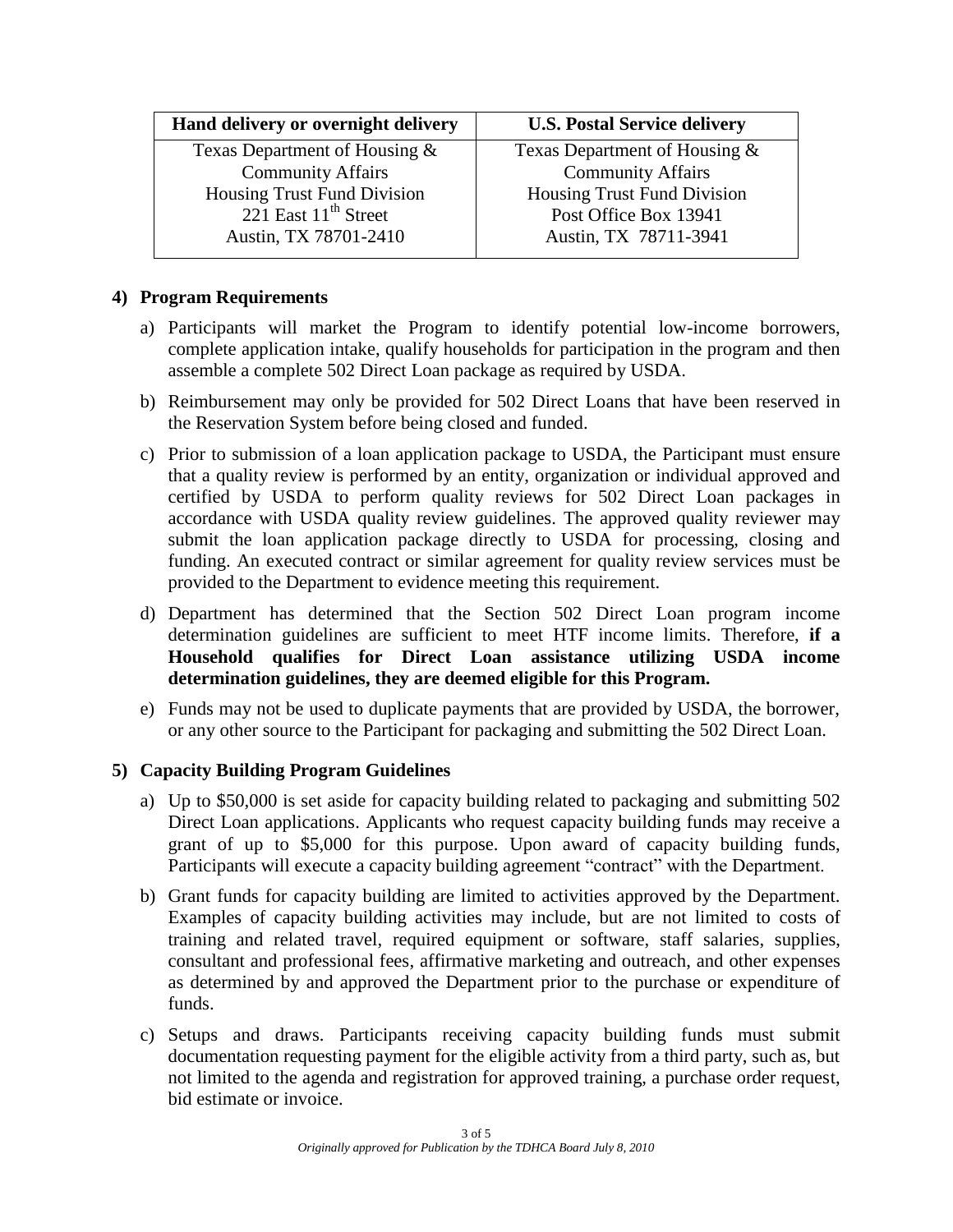#### **6) Funding Reservation System Guidelines**

- a) Program funds are available on a first-come, first-serve basis in the Reservation System.
- b) Prior to closing each 502 Direct Loan, the Participant may reserve up to \$1,500 per 502 Direct Loan in the Department's online contract system. After closing and funding of the 502 Direct Loans, the Participant may request the reserved funds as a draw.
- c) Submission of reservations (setups). The Participant must submit a correct and complete *Reservation Set-Up Checklist,* an *e*xecuted Form 1003 (Uniform Residential Loan Application) as provided on the Department's website and the executed home purchase contract.
- d) Submission of draw requests. The Participant must submit a correct and complete *Draw Request Checklist*, executed HUD-1 Settlement Statement, and executed Form 1008 (Underwriting and Transmittal Summary) within 45 days of the 502 Direct Loan closing and funding. If funds are not requested within 45 days of 502 Direct Loan closing, the Department will cancel the reservation.
- e) Reservation changes after approval. If the terms and/or conditions of the submitted home purchase contract change after the reservation has been approved, the Participant must submit the replacement contract to the Department prior to closing the 502 Direct Loan. If the borrower(s) listed on an approved setup change at any time, the reservation will be cancelled and the Participant will be instructed to submit a new reservation setup.
- f) Funding Reservation Approval Process.
	- i. The Department's Housing Trust Fund staff will review the setup or draw to ensure all program guidelines are met. If the submission is incomplete and/or has deficiencies, the Department will note the deficiency in the contract system. If the submission has no deficiencies and is complete, the Department will approve the submission in the contract system and funds will be reserved and dispersed.
	- ii. **For reservation of funding (setups) only**: the Participant will have **ten (10) calendar** days to clear any deficiencies on setup documents or the Department will cancel the reservation. Once the reservation has been approved, funds will be reserved for up to **ninety** (**90) days**, at which time, the 502 Direct Loan must close and fund.
- g) Extensions. The Department may grant one-time extension of **thirty (30) days** to any setup or draw request timeline due to extenuating circumstances that were beyond the Participant's control upon receipt and approval of a written request from the Participant. If the Participant cannot meet the required benchmark after **thirty (30) days** of the extension, the reservation will be cancelled. The Participant will be instructed to submit another reservation if funds are available.
- h) If no funds are available for USDA Section 502 loans (funds are in a pooling process), the reservation may be placed on hold until additional USDA funds become available, not to exceed 12 months.
- i) **De-authorization**. In accordance to the HTF Rule, the Department may de-authorize access to Reservation System and the Reservation System Access Agreement will be